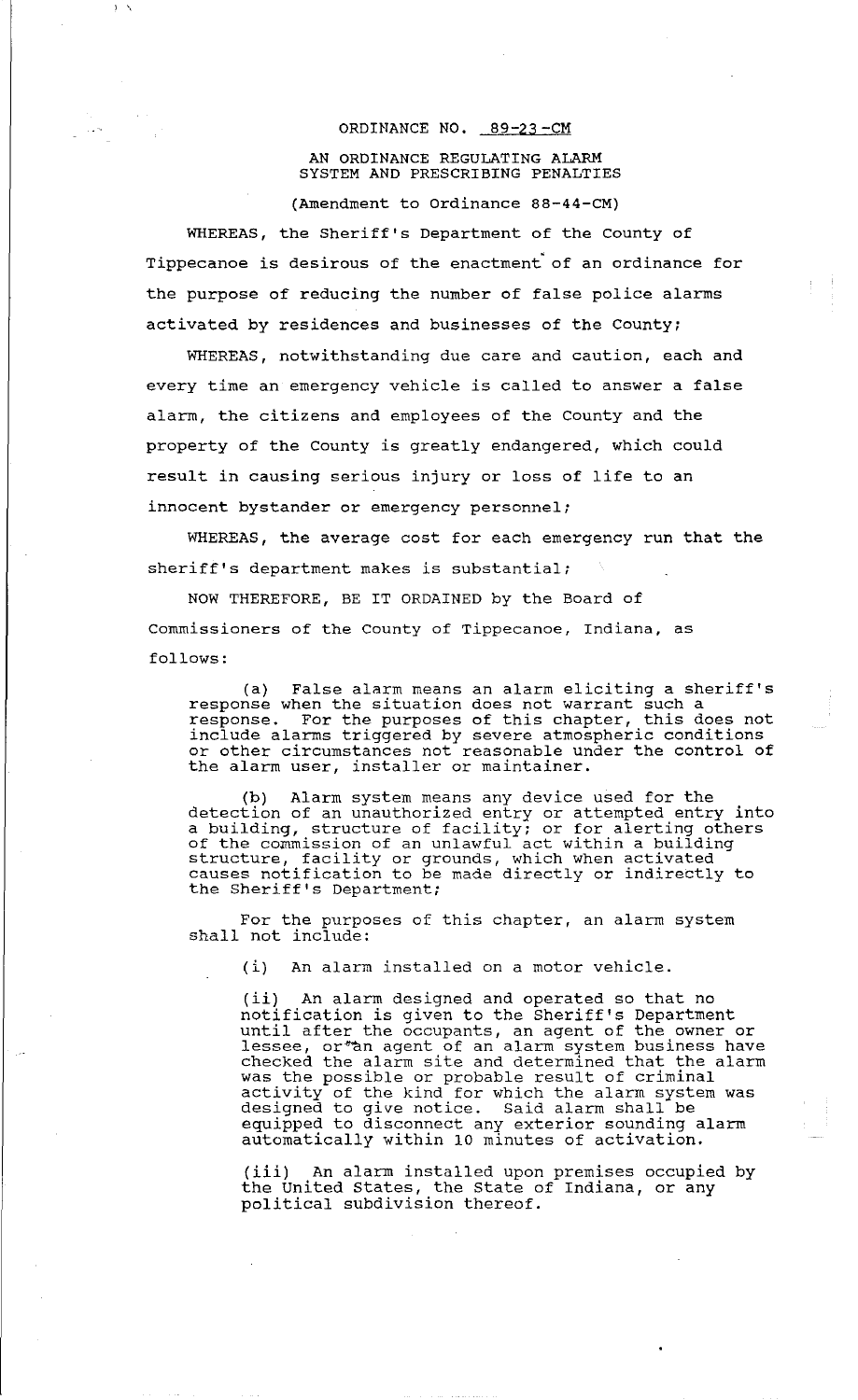(c) Alarm Business means any individual, partnership, corporation or other entity who sells, parthership, corporation or other entity who sells,<br>leases, maintains, services, repairs, alters, replaces, moves or installs any alarm system or causes to be sold, leased, maintained, services, repaired, altered, replaced, moved or installed any alarm system in or on any building, structure or facility.

(d) Alarm Agent means any person who is employed by an alarm business either directly or indirectly, whose duties include selling, maintaining, leasing servicing, repairing, altering, moving, or installing on or in any building, structure, or facility, any alarm system.

Section 2. Monitoring Fee

Every person maintaining an alarm system, monitored by the County, as defined in section 1 hereof, shall pay an annual monitoring fee of three hundred dollars (\$300.00) to the Tippecanoe County Sheriff for each alarm site monitored, payable on June 1 of each year, for the following 12 month period. This fee shall be waived for any alarm removed from the system within 12 months from the effective date of this ordinance. The annual fee for an alarm installed after June 1 of any year shall be prorated for each month or portion of a month that such an alarm is installed. The fee paid to the Sheriff shall be deposited with the Tippecanoe County Auditor for deposit into the Tippecanoe County Police Department Capital Outlay Account.

Section 3. Registration of Alarm Business Prior to doing business within Tippecanoe County, and alarm system business shall register with the Tippecanoe County Sheriff's office on a form designated by the County for the purpose. on such form the business shall set forth:

(a) The full name and address of the alarm system business;<br>(b) The full name, business address and home address

of the manager;<br>(c) A tel A telephone number at which the Sheriff's Department can notify personnel of the business of a need bepartment can notify person<br>for assistance at any time; siscance at any time,<br>(d) The n<del>a</del>me, address and date of birth of all alarm

agents employed by the alarm system business.

An alarm system business doing business at the time this ordinance becomes effective shall have thirty (30) days to register as required above, with a fee of one hundred dollars (\$100.00).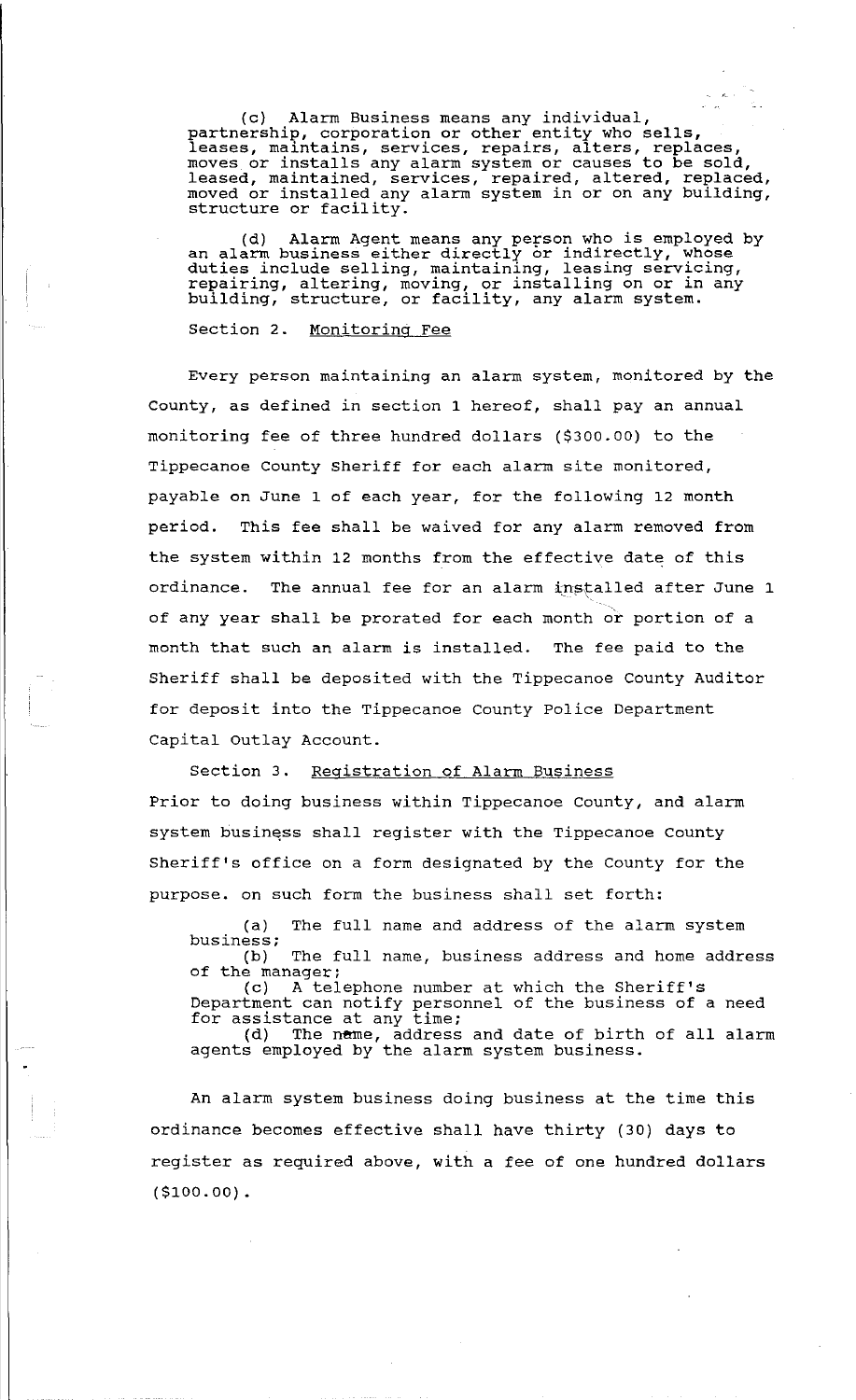An alarm system business shall promptly notify the Tippecanoe County Sheriff in writing of any change in the information contained in the registration form.

Section 4. Identification Cards Required

Every alarm agent shall carry on his person at all times while engaged in the alarm system business an identification card which shall be displayed to any police officer or fire department officer upon request.

Section 5. Prohibited Acts

It shall be a prohibited act punishable by fine as provided in this ordinance to do any of the following acts:

> (a) For a person who owns or controls property on (a) for a person who owns or concrois propercy on<br>which an alarm system is installed to issue, cause to which an alarm system is installed to issue, cause (b) For a person who owns or controls property to install, maintain or permit to operate any alarm which automatically dials into any Sheriff's which ducomatically didis life any Sheriff s alarm is activated. (c) For a person participating in the ownership or management of an alarm system business to do any management of an aidim system business to do any<br>business within Tippecanoe County without registering as required by this ordinance.

Each separate occurrence, under subsection (a), and each separate day, under subsection (b) and (c) shall constitute a separate and distinct violation.

Section 6. Notice of Violation

The Sheriff or designee may issue a notice of violation. Upon the issuance of the first three violations per calendar year of section 5 (a) only for any specific property, any fine will be excused upon the violator submitting a written report to the Sheriff's Department on the cause of the alarm within two weeks of service of notice of violation. Such report must show that steps have been taken to correct the problem and that the problem with not occur again in the future.

....

Section 7. Contents of Notice of Violation

The notice of violation shall state the name of the violator, the location of the violation, the date and time of the violation, the section of this ordinance which was violated, the penalties for the violation and the violator's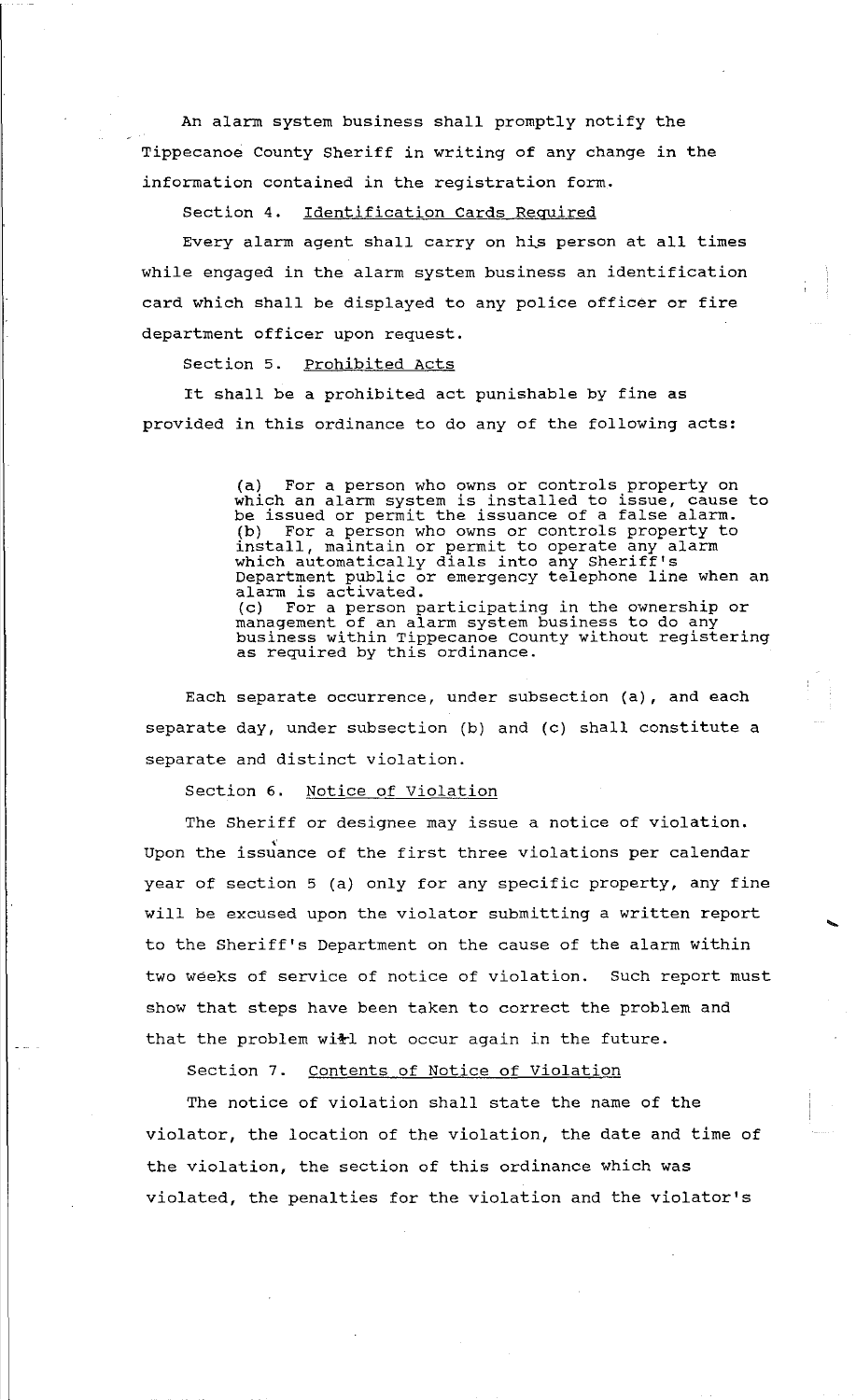right to an appeal under any section hereof, if applicable.

Section 8. Service of Notice of Violation

A notice of violation shall be served upon the violator at the violator's last known address. Service shall be complete upon the mailing (regardless of the receipt of the notice) or posting of the notice upon the property where the alarm is located.

Section 9. Hearing on Excuse

Any person noticed for a violation of section 5(a) may petition the Board of County Commissioners of the County of Tippecanoe for a hearing to show that for some reason beyond the violator's control, the false alarm was activated. The petition for a hearing must state specifically the reasons beyond the violator's control for the activation of the alarm. The violator must also furnish the Board with the names and addresses of any and all witnesses as to the foregoing reasons. The petition must be filed within two weeks of service of the notice of violation. After the hearing, the Board of County Commissioners of the County of Tippecanoe, in its sole discretion, will determine whether the false alarm was activated for reasons beyond the control of the violator, the violation will be excused and no fine will be imposed.

Section 10. Penalties on Compromise

The fine imposed for violation of any section of this ordinance will be:

Twenty-five dollars (\$25.00) for the first three penalties, fifty dollars (\$50.00) for the next three succeeding violations, one-hundred dollars (\$100.00) for the next three succeeding violations, and two-hundred dollars (\$200.00) for all subsequent violations. Fine aoilars (5200.00) for all subsequent violations.<br>structure if based on the number of violations per calendar year;

provided the fine is paid within two weeks of service of the notice of violation. otherwise, the amount of the fine is doubled.

The fine imposed will be due and payable to the Tippecanoe County Sheriff within two weeks of the citation date and deposited by the Sheriff with the Tippecanoe County Auditor for deposit into the Tippecanoe County Police Department